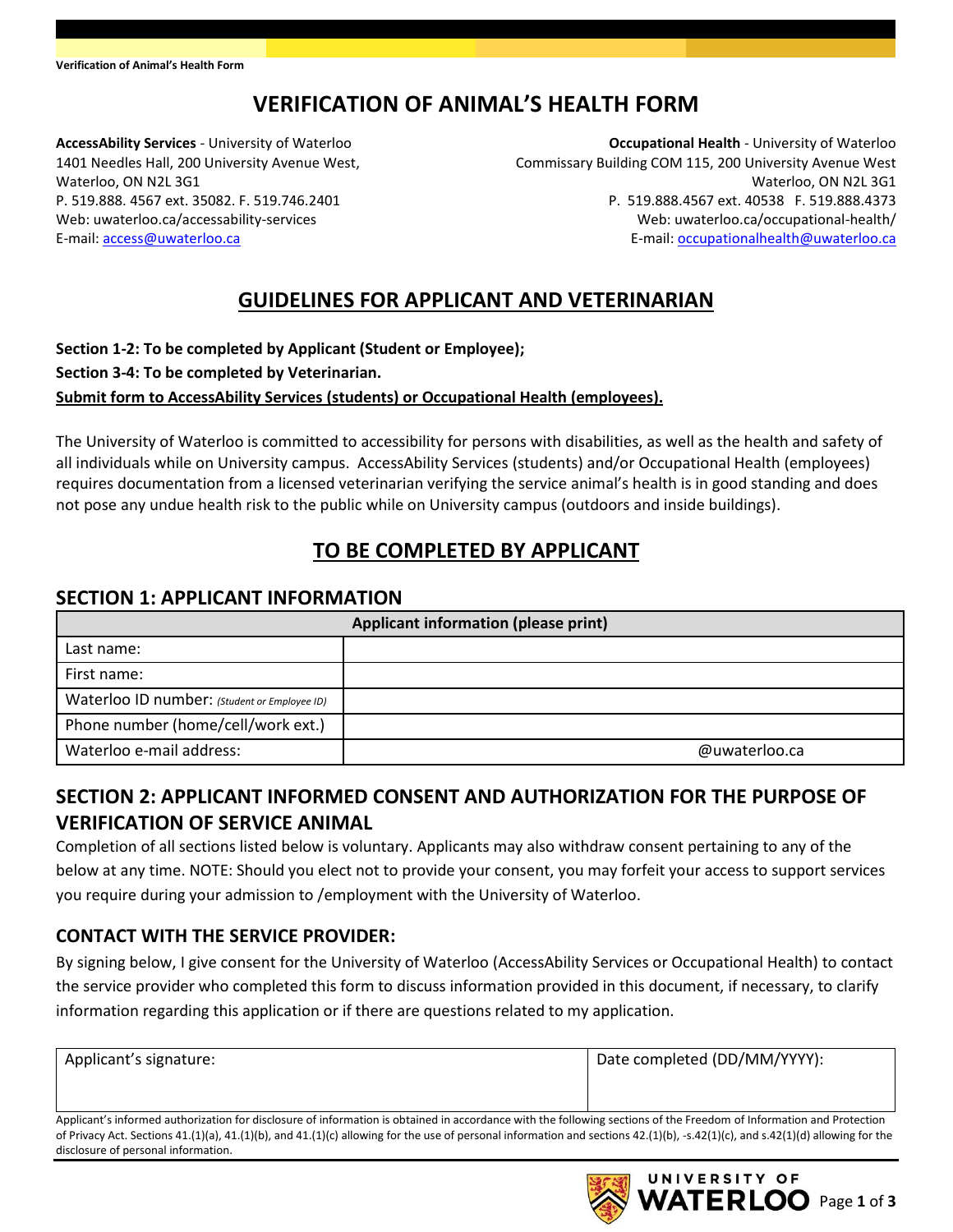## **TO BE COMPLETED BY REGISTERED VETERINARIAN**

The University of Waterloo (AccessAbility Services, or Occupational Health Services) requires verification of the health of the service animal, which has been recommended by a licensed/registered health care provider. All documentation is kept strictly confidential and is not released without written the applicant's consent.

### **SECTION 3: INFORMATION REGARDING ANIMAL**

|                                                                                                                                                                                                                                         | Information regarding animal (please print) |  |  |  |                                               |
|-----------------------------------------------------------------------------------------------------------------------------------------------------------------------------------------------------------------------------------------|---------------------------------------------|--|--|--|-----------------------------------------------|
| Handler's name:                                                                                                                                                                                                                         |                                             |  |  |  |                                               |
| Animal type:                                                                                                                                                                                                                            |                                             |  |  |  |                                               |
| Animal's breed:                                                                                                                                                                                                                         |                                             |  |  |  |                                               |
| Animal's name:                                                                                                                                                                                                                          |                                             |  |  |  |                                               |
| Date of initial contact with animal:                                                                                                                                                                                                    |                                             |  |  |  |                                               |
| Date of last visit with animal:                                                                                                                                                                                                         |                                             |  |  |  | Date: _______/________/_________ (DD/MM/YYYY) |
| <b>SECTION 4: HEALTH OF ANIMAL</b><br>1. Is the animal up to date with their rabies vaccinations?                                                                                                                                       |                                             |  |  |  |                                               |
| $\square$ Yes<br>$\square$ No                                                                                                                                                                                                           |                                             |  |  |  |                                               |
| Date of last vaccination:                                                                                                                                                                                                               |                                             |  |  |  |                                               |
|                                                                                                                                                                                                                                         |                                             |  |  |  |                                               |
| If no, please explain:                                                                                                                                                                                                                  |                                             |  |  |  |                                               |
|                                                                                                                                                                                                                                         |                                             |  |  |  |                                               |
|                                                                                                                                                                                                                                         |                                             |  |  |  |                                               |
| 2. Based on your most recent assessment, do you certify that this animal has a clean bill of health and is<br>appropriate to attend in public forums within a University campus, indoors and outdoors?<br>$\square$ Yes<br>$\square$ No |                                             |  |  |  |                                               |

- employment, as noted under the Fish and Wildlife Conservation Act S.O. 1997, C . 41?
	- □ Yes
	- $\square$  No